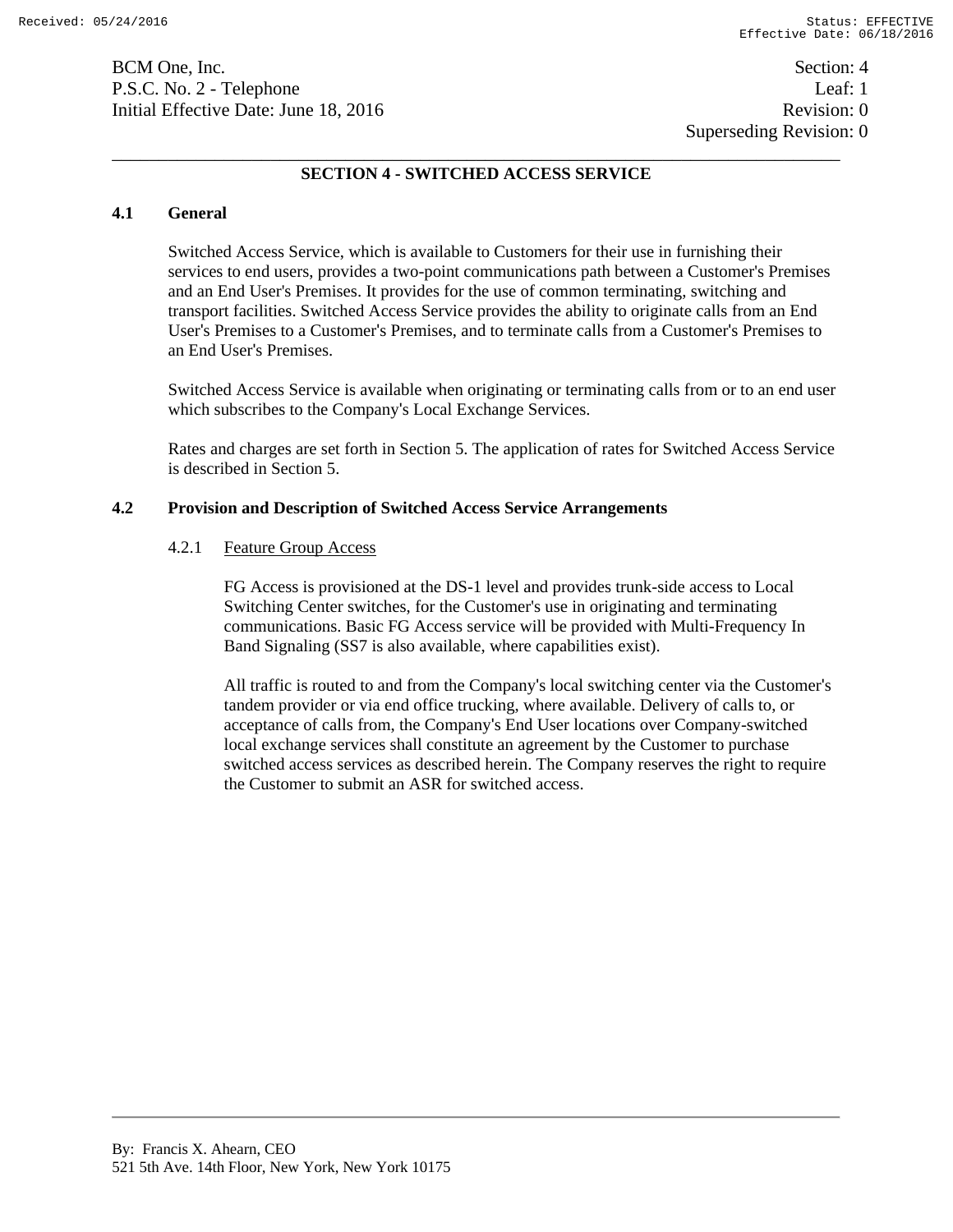BCM One, Inc. Section: 4 P.S.C. No. 2 - Telephone Leaf: 2 Initial Effective Date: June 18, 2016 **Revision: 0** Revision: 0

# **SECTION 4 - SWITCHED ACCESS SERVICE, (Cont'd.)**

## **4.2 Provision and Description of Switched Access Service Arrangements, (Cont'd.)**

#### 4.2.2 Manner of Provision

Trunks used for Switched Access Service may be configured for one-way (either originating only or terminating only) or for two-way directionality.

## 4.2.3 Call Types

The following Switched Access Service call types are available:

- A. Originating FG Access
- B. Originating 800 FG Access
- C. Terminating FG Access

## 4.2.4 Originating FG Access

The access code for FG Access switching is a uniform access code of the form 1+ or 011+ or 101XXXX. For 101XXXX dialing a single access code will be the assigned number of all FG Access provided to the Customer by the Company. When the access code is used, FG Access switching also provides for dialing the digit 0 for access to the Customer's operator service, 911 for access to emergency service, and/or the end of dialing digit (#) for cut-through access to the Customer's premises. The Company will provide originating FG access consistent with dialing parity obligations.